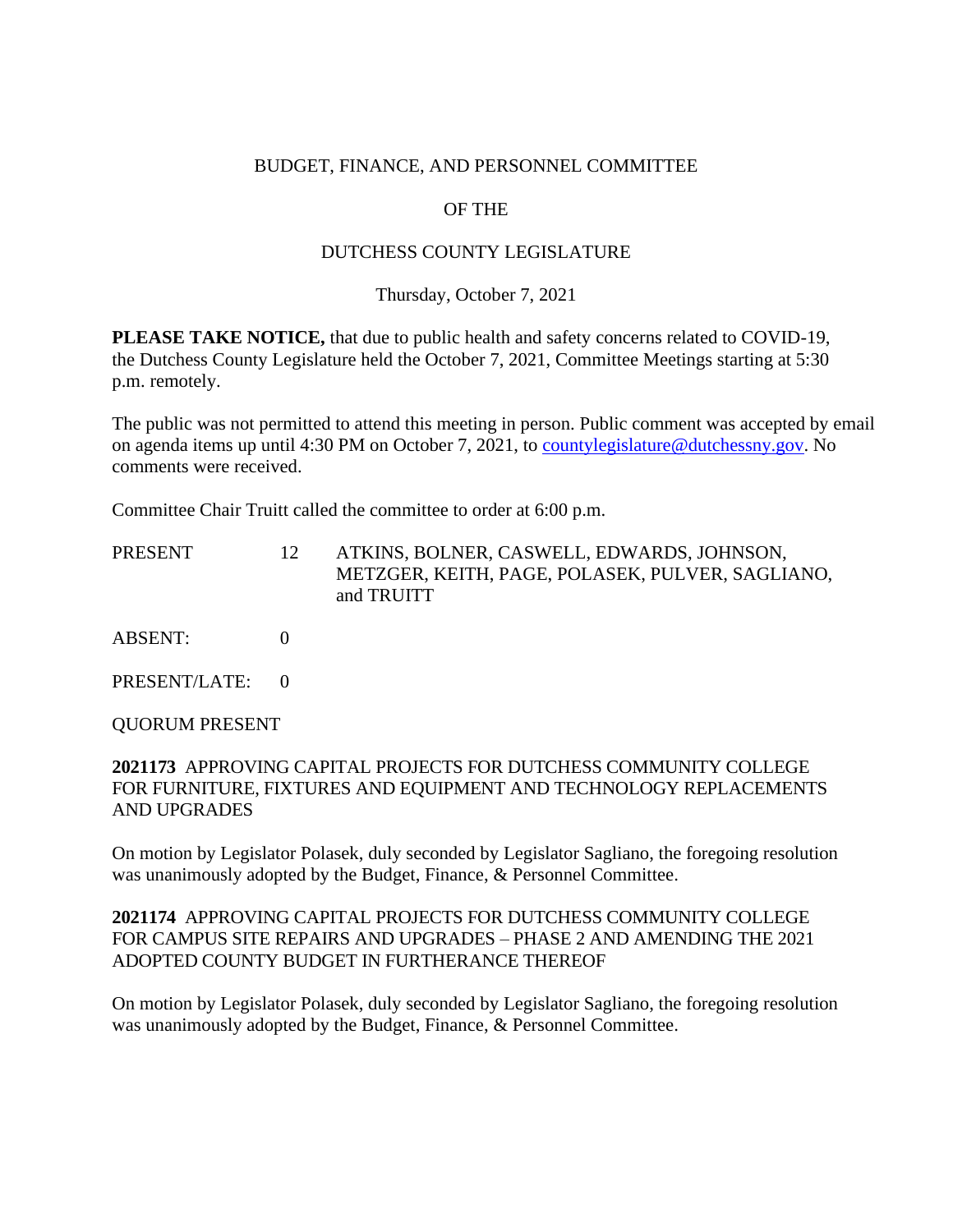# **2021175** APPROVING CAPITAL PROJECTS FOR DUTCHESS COMMUNITY COLLEGE FOR PLUMBING AND UTILITY REPAIRS AND AMENDING THE 2021 ADOPTED COUNTY BUDGET IN FURTHERANCE THEREOF

On motion by Legislator Polasek, duly seconded by Legislator Sagliano, the foregoing resolution was unanimously adopted by the Budget, Finance, & Personnel Committee.

## **2021176** AMENDING THE 2021 ADOPTED COUNTY BUDGET AS IT PERTAINS TO SALES & USE TAX REVENUE AND APPROPRIATIONS TO MUNICIPALITIES

On motion by Legislator Polasek, duly seconded by Legislator Keith, the foregoing resolution was unanimously adopted by the Budget, Finance, & Personnel Committee.

**2021177** AMENDING THE 2021 ADOPTED COUNTY BUDGET AS IT PERTAINS TO THE DEPARTMENT OF FINANCE TO PAYOFF DEBT FOR NET SAVINGS OF INTEREST

On motion by Legislator Polasek, duly seconded by Legislator Keith, the foregoing resolution was unanimously adopted by the Budget, Finance, & Personnel Committee.

**2021178** A RESOLUTION AUTHORIZING THE ISSUANCE PURSUANT TO SECTION 90.00 AND/OR SECTION 90.10 OF THE LOCAL FINANCE LAW OF REFUNDING BONDS OF THE COUNTY OF DUTCHESS, NEW YORK, TO BE DESIGNATED SUBSTANTIALLY "PUBLIC IMPROVEMENT REFUNDING (SERIAL) BONDS", AND PROVIDING FOR OTHER MATTERS IN RELATION THERETO AND THE PAYMENT OF THE BONDS TO BE REFUNDED THEREBY

On motion by Legislator Polasek, duly seconded by Legislator Sagliano, the foregoing resolution was unanimously adopted by the Budget, Finance, & Personnel Committee.

## **2021179** AUTHORIZING INTERMUNICIPAL AGREEMENT FOR SHARED SERVICE TO PURCHASE ADDRESS IDENTIFICATION AND COMPLIANCE MONITORING MODULES AT A REDUCED RATE (GRANICUS, LLC)

On motion by Legislator Polasek, duly seconded by Legislator Keith, the foregoing resolution was unanimously adopted by the Budget, Finance, & Personnel Committee.

## **2021180** FOREST TAX PENALTY ON A PORTION OF GRID NO. 132000-7264-00-095470- 0000 IN THE TOWN OF AMENIA

On motion by Legislator Polasek, duly seconded by Legislator Keith, the foregoing resolution was unanimously adopted by the Budget, Finance, & Personnel Committee.